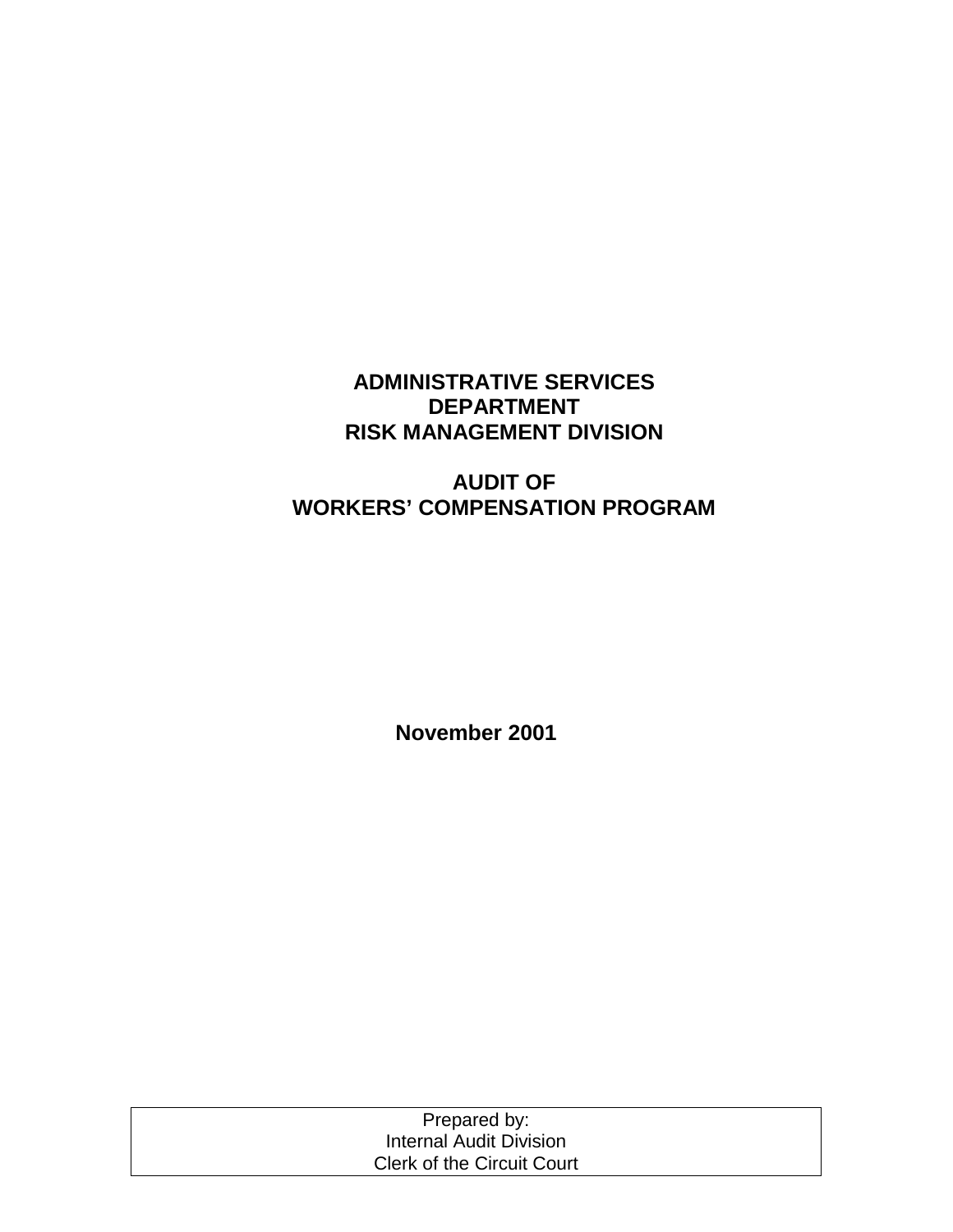November 19, 2001

The Honorable Dick Van Der Weide, Chairman The Board of County Commissioners Seminole County, Florida 1101 East First Street Sanford, FL 32771

Dear Mr. Chairman:

 I am very pleased to present you with the attached audit of the county's Workers' Compensation Program.

 Management's responses have been incorporated into the final report. Based on those responses, management is responding to the conditions noted in the report, and the planned corrective actions are noted in the report.

I would like to thank the men and women of the Risk Management Divison for their cooperation and assistance throughout the course of this audit. I especially would like to acknowledge the help of Ms. Linda Eiland. The assistance is deeply appreciated.

With warmest personal regards, I am

Most cordially,

 Maryanne Morse Clerk of the Circuit Court Seminole County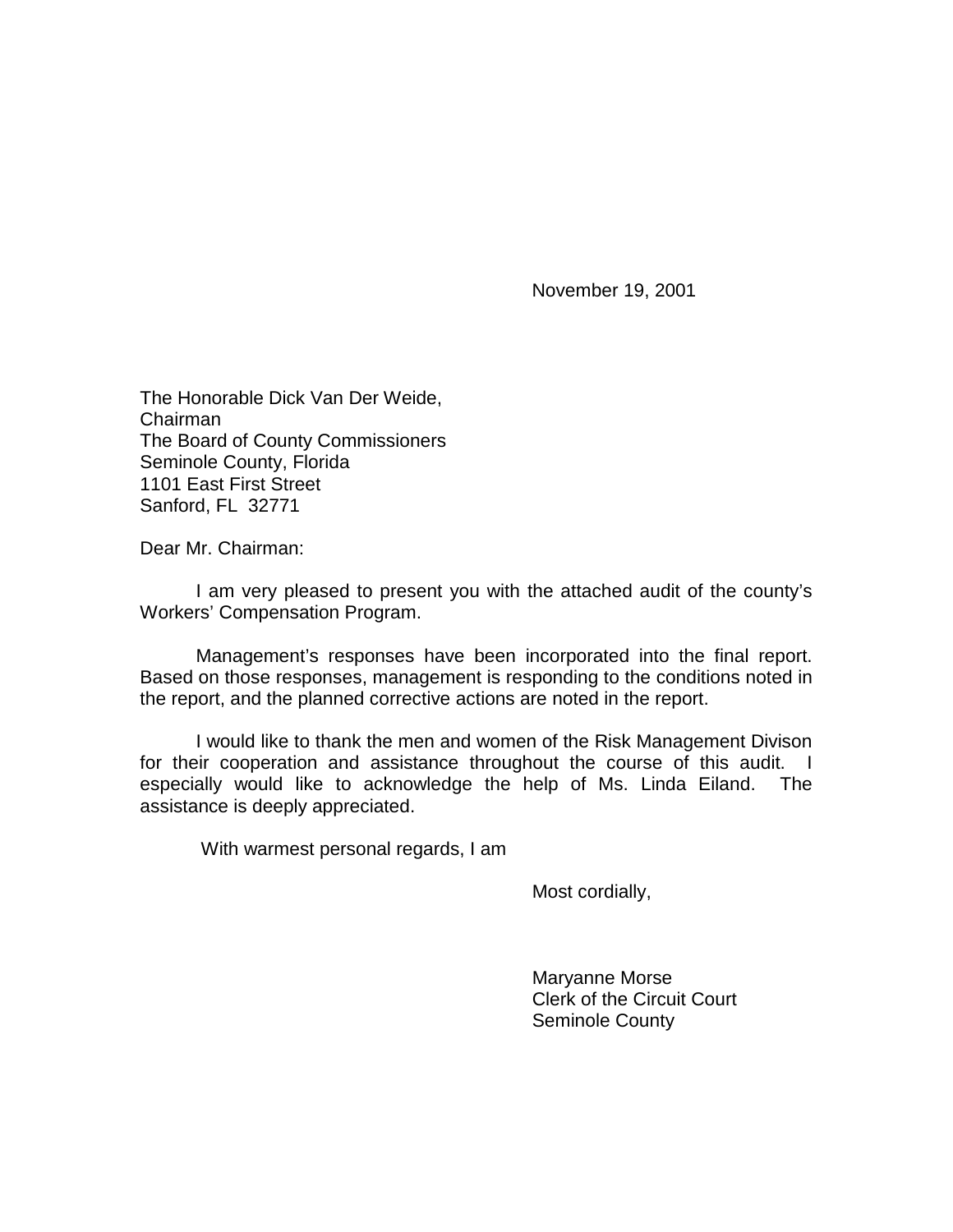# **DISTRIBUTION LIST**

### BOARD OF COUNTY COMMISSIONERS Mr. Carlton Henley Mr. Daryl McLain Mr. Grant Maloy Mr. Randall Morris Mr. Dick Van Der Weide

## COUNTY MANAGER'S OFFICE Mr. J. Kevin Grace

## DEPARTMENT OF ADMINISTRATIVE SERVICES Ms. Jamie Croteau Ms. Linda Eiland

## BOARD OF COUNTY COMMISSION RECORDS Ms. Sandy McCann Mr. Bob Wilson

| Prepared by:                      |  |
|-----------------------------------|--|
| Internal Audit Division           |  |
| <b>Clerk of the Circuit Court</b> |  |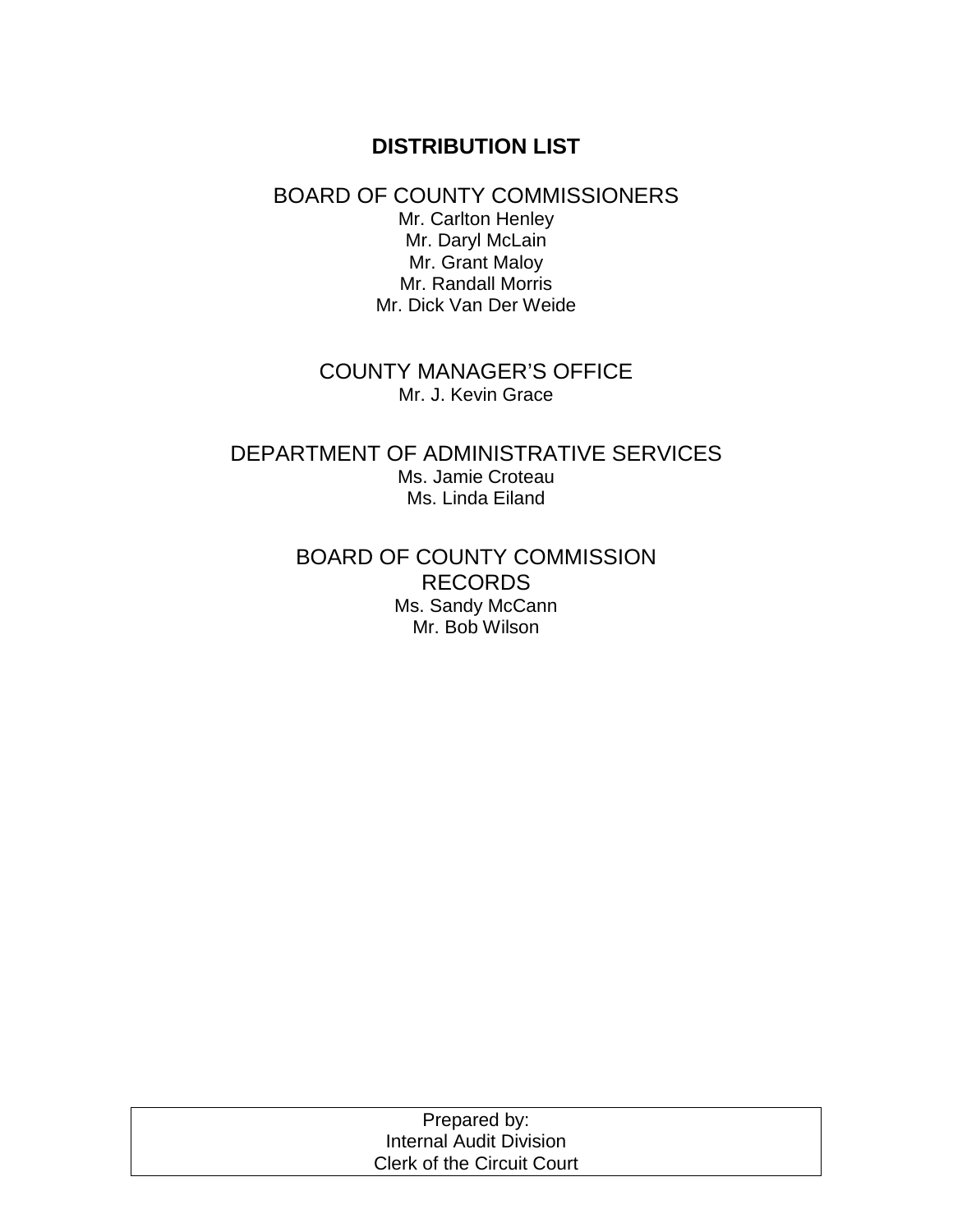## **TABLE OF CONTENTS**

## **Transmittal letter**

| <b>Introduction</b>                                                                                         |  |
|-------------------------------------------------------------------------------------------------------------|--|
|                                                                                                             |  |
|                                                                                                             |  |
|                                                                                                             |  |
|                                                                                                             |  |
| <b>Findings and Recommendations</b>                                                                         |  |
| 1. The County does not maintain a policy and procedures manual for the<br><b>Risk Management Program.</b>   |  |
|                                                                                                             |  |
|                                                                                                             |  |
| 2. Seminole County Administrative Code Section 45.4 (Risk Management<br>Settlement Procedures) is outdated. |  |
|                                                                                                             |  |
|                                                                                                             |  |
| 3. Payroll reports submitted to the state of Florida are overstated.                                        |  |
|                                                                                                             |  |
|                                                                                                             |  |
|                                                                                                             |  |

| Prepared by:                      |  |
|-----------------------------------|--|
| Internal Audit Division           |  |
| <b>Clerk of the Circuit Court</b> |  |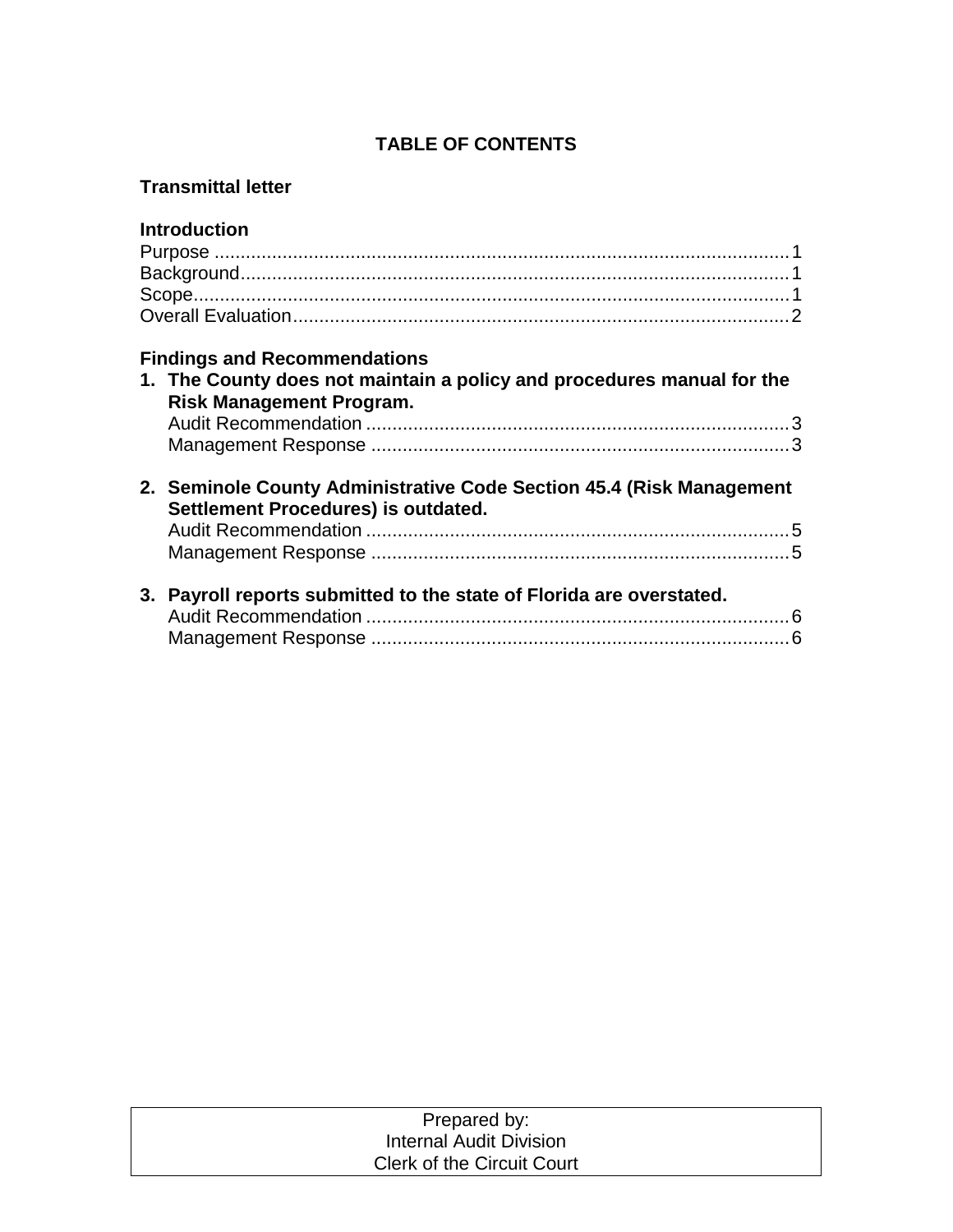# **Seminole County Administrative Services Department Risk Management Division**

# **Audit of Workers' Compensation Program**

The Internal Audit Division of the Office of the Clerk of the Circuit Court has completed an audit of the Risk Management Division of the Seminole County Administrative Services Department. Linda Eiland, manager of the Risk Management Program, requested the audit.

### **PURPOSE**

The purpose of the audit is to determine if the administrative controls over the workers' compensation program are adequate and operating in compliance with applicable laws, regulations and other Seminole County policies and procedures.

### **BACKGROUND**

The Risk Management Division employs a full time staff of four and operates on an annual budget of \$5,562,303.00. The division is responsible for managing a comprehensive self-insurance program to protect the county from financial losses and to provide the county with a safe work environment. This division also is responsible for managing the activities of third party administrator Gallagher Bassett (TPA) regarding all insurance claims filed against the Board of County Commissioners, the sheriff, tax collector, property appraiser, clerk of the circuit court and supervisor of elections.

The self-insurance program began in 1976 and includes coverage for all losses relating to insurance claims filed against the county. The self-insurance program currently covers workers' compensations claims with the County's retention being \$125,000.00 per claim, and an excess policy that covers the balance of claim up to the State of Florida's statutory limit.

The results of the audit are included in the report that follows:

### **SCOPE**

The scope of this audit included a review of business practices relating to the workers' compensation program. We examined transactions and documentation for the period January 1998 to February 2001.

As a major part of this audit, Internal Audit reviewed the third party administrator's controls and procedures over the payment and documentation of workers' compensation claims.

| Prepared by:                      |  |
|-----------------------------------|--|
| <b>Internal Audit Division</b>    |  |
| <b>Clerk of the Circuit Court</b> |  |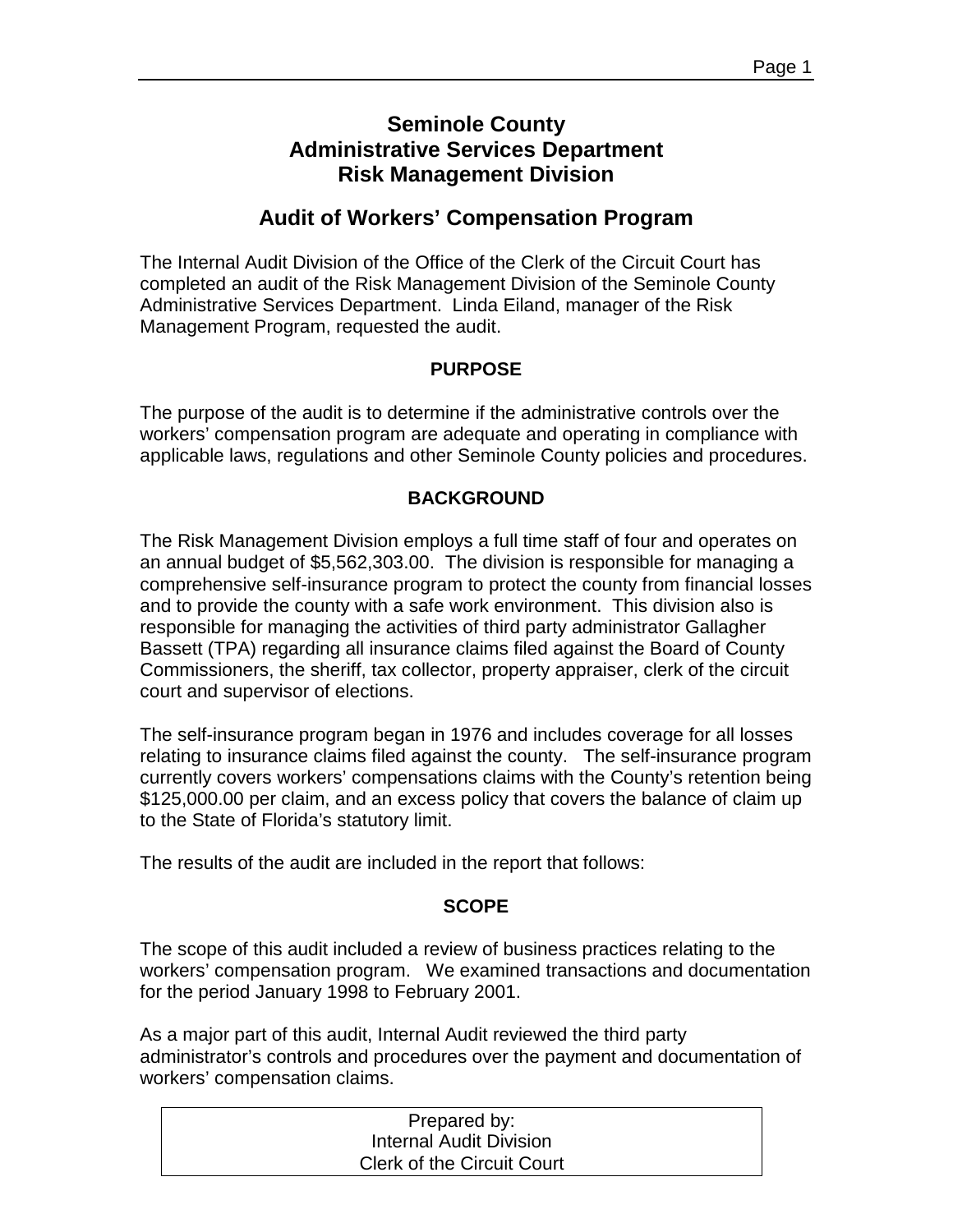The audit included:

- Review of procedures for filing Notice of Injury forms with the TPA;
- Review of disbursements from the self-insurance fund to ensure that charges are supported;
- Review of contracts associated with workers' compensation coverage;
- Review of payroll reports to the State of Florida;
- Review of federal laws and regulations, Florida Statutes and Administrative Code, and applicable county ordinances and procedures;
- Review of third party documentation for open and closed claims;
- Interviews with county personnel; and,
- Any other procedures considered necessary under the circumstances.

The audit was performed by Bill Carroll and Gail Joubran.

## **OVERALL EVALUATION**

It is our opinion that Seminole County Administrative Services Department is committed to providing an effective risk management program. In addition, third party administrator Gallagher Basset is operating in compliance with the terms and conditions of the contract. However, administrative controls over the program need strengthening and the reporting function needs improvement.

- The county does not maintain a policy and procedures manual for the Risk Management Program;
- Seminole County Administrative Code Section 45.4 (Risk Management Settlement Procedures) is outdated; and,
- Workers' compensation information reported to the State of Florida is overstated.

### Prepared by: Internal Audit Division Clerk of the Circuit Court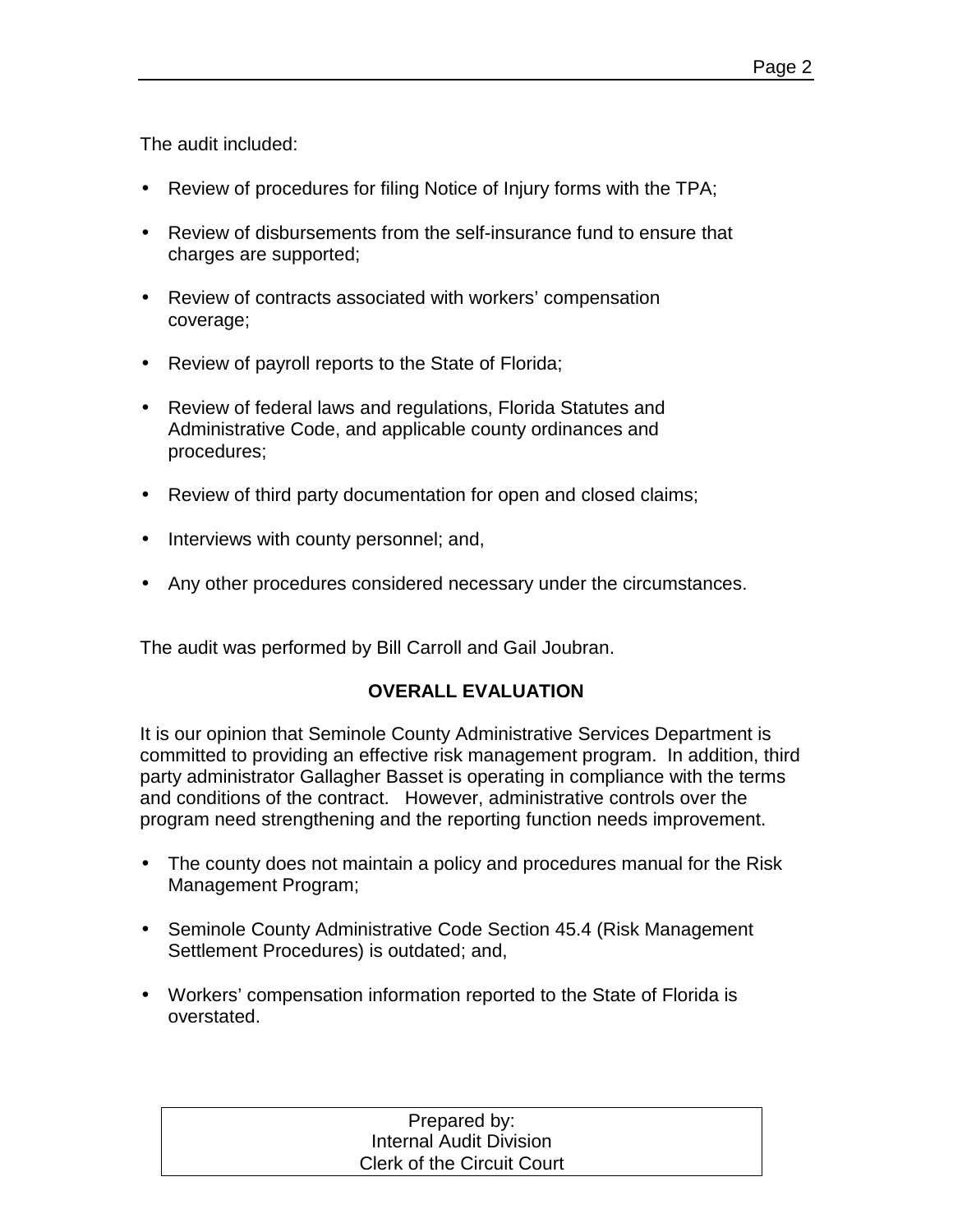### **FINDING NO. 1**

# *The County does not maintain a policy and procedures manual for the Risk Management Program.*

The county has not published a comprehensive manual that defines the county's policies and procedures for the risk management program. The manager of this department has started the process by drafting written procedures for her department. She provided Internal Audit with several documents outlining procedures followed by her staff. These procedures, as well as related procedures from other county divisions, should be included as part of a procedure manual and any amendments thereto need to be incorporated into a formalized manual.

Internal Audit reviewed the procedures used in the calculation of payment to employees for work time lost. Documentation supporting the calculations was so informal that we could only verify the payouts by having county staff walk us through each payout.

By publishing a policies and procedures manual, the Department of Administrative Services, County Finance, the Department of Human Resources, and third party administrators would be formalizing their business processes. Furthermore, written policies, procedures, and instructions prevent misunderstandings, omissions and/or overlapping of important functions, and other situations which might result in weakened internal controls. They also can provide a standard for performance and are useful in training new employees.

#### **Recommendation**

We suggest that management review, update, and complete a policies and procedures manual for the Risk Management Program. The manual should be approved (in writing) by:

- County manager; and
- Director of administrative services.

### **Management Response**

As documented in the Audit Report, the Risk Management Division has written internal operating procedures, which are utilized by employees of the Risk Management Division. Division operating procedures are intended to serve as a guideline for the division's day-to-day operations. State Statute governs the handling of Workers' Compensation claims. We will formalize Risk Management Procedures and forward to the County Manager for signature.

In response to your comment regarding the documentation supporting the calculations for work time lost being informal, this division uses a standard form to document calculations for lost time payments. However, we will review any

| Prepared by:                      |  |
|-----------------------------------|--|
| <b>Internal Audit Division</b>    |  |
| <b>Clerk of the Circuit Court</b> |  |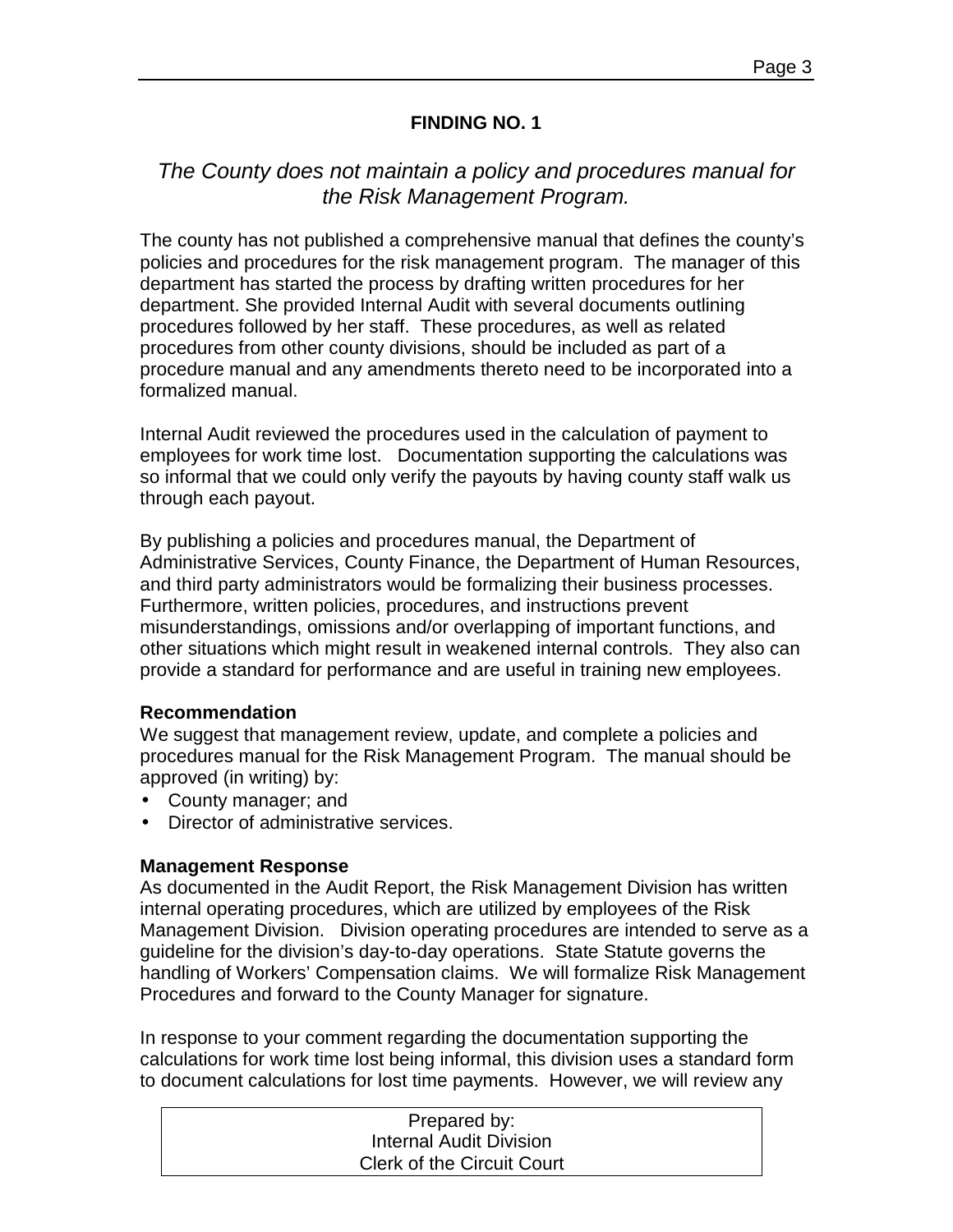suggestions you have for streamlining the form.

## **FINDING NO. 2**

# *Seminole County Administrative Code Section 45.4 (Risk Management Settlement Procedures) is outdated.*

Internal Audit requested from county staff a copy of the county ordinances, board resolutions and/or administrative orders that defined the responsibilities for the Risk Management Program. The program manager informed Internal Audit that the only executive order on record was Seminole County Administrative Code Section 45.4, approved by the BCC on February 23, 1993. The order, however, is no longer applicable due to the changes in the law regarding privacy of information.

Administrative Code Section 45.4(C)(8)(b) states:

#### *"The county shall advertise notice of proposed settlements of claims against the county when the settlement amount exceeds ONE HUNDRED THOUSAND AND NO/100 DOLLARS (\$100,000.00) or the person, committee or board authorized to settle the suit determines that the settlement is of critical public concern."*

However, the county has not published settlements for the last several years as a result of Florida Statute Section 69.081. Florida Statute Section 69.081, "The Sunshine in Litigation Act", specifically exempts municipalities and counties from publishing settlements which require the expenditures of public funds.

Additionally, pursuant to Florida Statute Section 440.125, an injured employee's medical records and medical reports are to "be confidential and exempt from the public records law." Therefore, in light of these two sections, the settlement procedures of Seminole County Administrative Code Section 45.4 need revision to reflect current law. Furthermore, the order is not comprehensive enough to define:

- Who represents the county on the risk management committee;
- Who on the risk management committee has voting rights;
- Who on the committee serves in a non-voting consulting role;
- What issues have to come before the committee for a vote;
- What issues can be resolved by the third party administrator;
- What issues can be resolved by the director of administrative services; and,
- What issues can be resolved by the county manager.

## Prepared by: Internal Audit Division Clerk of the Circuit Court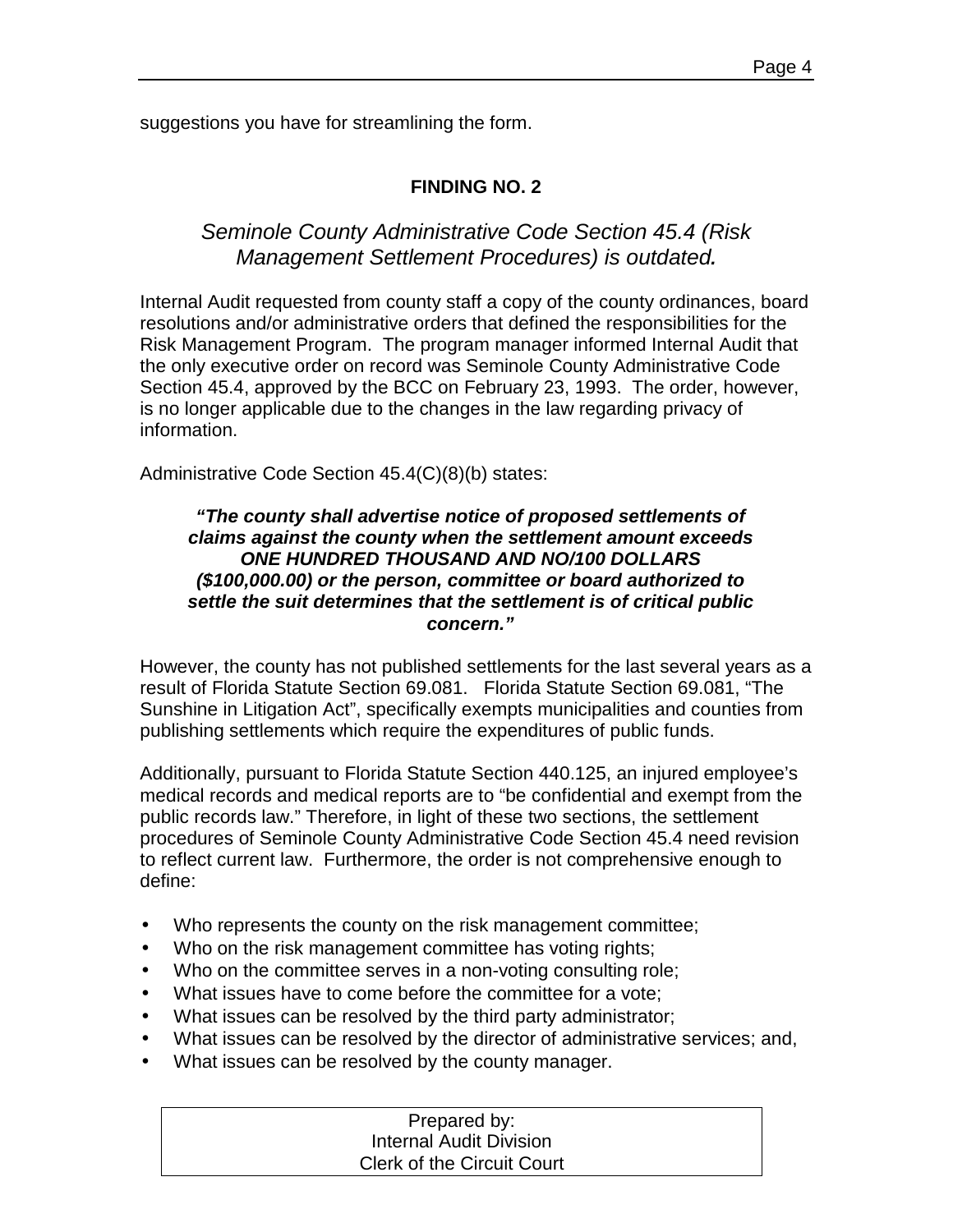#### **Recommendation**

Amend Seminole County Administrative Code Section 45.4 to reflect Florida Statutes Sections 69.081 and 440.125. Also, define the responsibilities of the Risk Management Committee, the county manager, and the Administrative Services Department.

#### **Management's Response**

The Risk Management Division is aware that the settlement procedures are out of date and is working with the County Attorney's office to make the appropriate updates.

### **FINDING NO. 3**

### *Payroll reports submitted to the state of Florida are overstated.*

Per Chapter 38F-5.111 of the Florida Administrative Code "…each self-insurer shall submit payroll reports to determine the proper assessment to be paid as its proportionate share of the expense administration".

Accordingly, we reviewed the reporting process used by Risk Management to prepare the state Form SI-5 Payroll Report. We also reviewed the payroll report used to pay the annual self-insured workers' compensation premium based on payroll classifications (NCCI codes), and found that salaries reported to the Department of Labor and Employment Security were overstated; resulting in an overpayment of the assessment paid to the State of Florida for the year ending September 30, 2001. The assessment is for the period October 1, 2000 through September 30, 2001 and is billed in advance. Any over/under payment is determined in the next assessment period and an adjustment is reflected in subsequent advance assessment calculations.

 The advance assessment for the year ending September 30, 2001 was calculated using overstated salaries, resulting in the County overpaying the State of Florida by approximately \$9,173.00.

• Payroll reported for "Executive Officers" should be limited to a maximum of \$1,500.00/week or \$78,000.00 per year. The amounts reported for executive salaries were overstated by the following: Code 8810 is overstated by \$55,079.00. This amount reflects the excess County Manager and Supervisor of Elections salaries. Code 7720 (County Sheriff salary) is overstated by \$39,580.00.

| Prepared by:                      |
|-----------------------------------|
| <b>Internal Audit Division</b>    |
| <b>Clerk of the Circuit Court</b> |